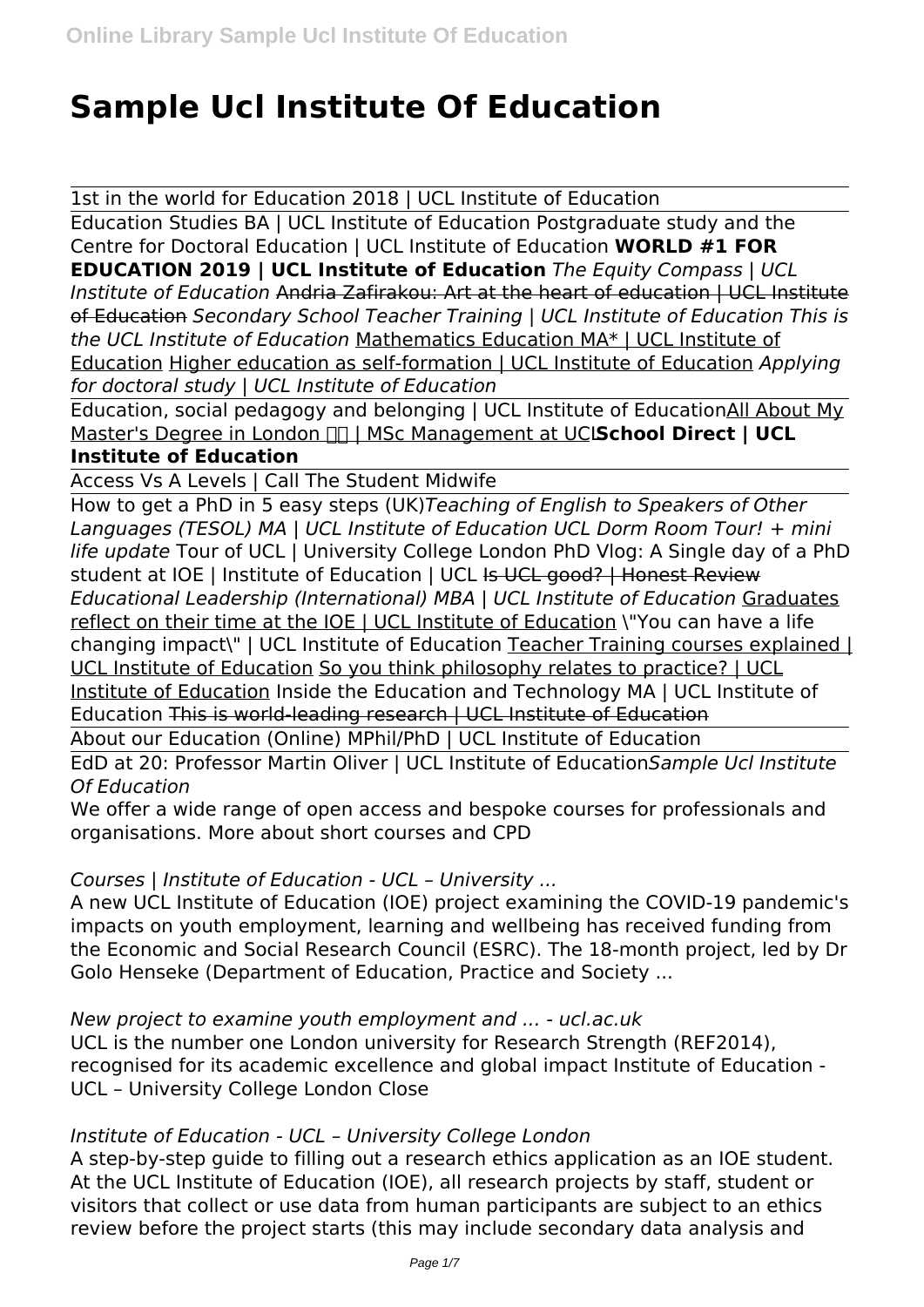#### systematic reviews).

## *Student ethics application guidance | Institute of ... - UCL*

sample ucl institute of education is available in our book collection an online access to it is set as public so you can get it instantly. Our digital library hosts in multiple locations, allowing you to get the most less latency time to download any of our books like this one. Sample Ucl Institute Of Education

#### *Sample Ucl Institute Of Education*

The main UCL Institute of Education hall of residence is John Adams Hall, which accommodates postgraduate and full-time PGCE students, while full-time undergraduate students are housed in the International Hall, part of the University of London Intercollegiate Halls.

#### *UCL Institute of Education courses and application information*

This programme is delivered via face-to-face daytime lectures in year 1 and evening sessions in Autumn term year 2, at UCL Institute of Education. A range of assessment methods are used, including: coursework assignments, portfolio of evidence, recordings of administering assessments and teaching pupils, plus a research report.

#### *Specific Learning Difficulties (Dyslexia) MA | Institute ...*

The Curriculum, Pedagogy and Assessment Department at UCL Institute of Education is a world-leading centre for geography, business, mathematics, history, religious education, citizenship and science education. Students will work with tutors who are at the forefront of mathematics education research and who are directly involved in some of these ...

#### *Mathematics Education MA | Institute of Education - UCL ...*

The UCL Institute of Education (IOE) maintains its own Research Ethics Committee. At the Institute, all research projects by staff, students or visitors which collect or use data from human participants including secondary data analysis, systematic reviews and pilot studies, are required to gain ethical approval before data collection begins regardless of whether your research is funded or ...

#### *Research ethics at UCL Institute of Education | Institute ...*

UCL Institute of Education University College London 20 Bedford Way London WC1H 0AL United Kingdom. Telephone +44 (0)20 7612 6000. Admissions enquiries. UCL Access and Admissions. Information for current students. IOE Student Helpdesk. Press and media enquiries. Rowan Walker, Media Relations Manager

#### *Contact the IOE | Institute of Education - UCL ...*

The UCL Institute of Education is the education school of University College London. It specialises in postgraduate study and research in the field of education and is one of UCL's 11 constituent faculties. Prior to merging with UCL in 2014, it was a constituent college of the University of London. The IOE is ranked first in the world for education in the QS World University Rankings, and has been so every year since 2014. The IOE is the largest education research body in the United Kingdom, wit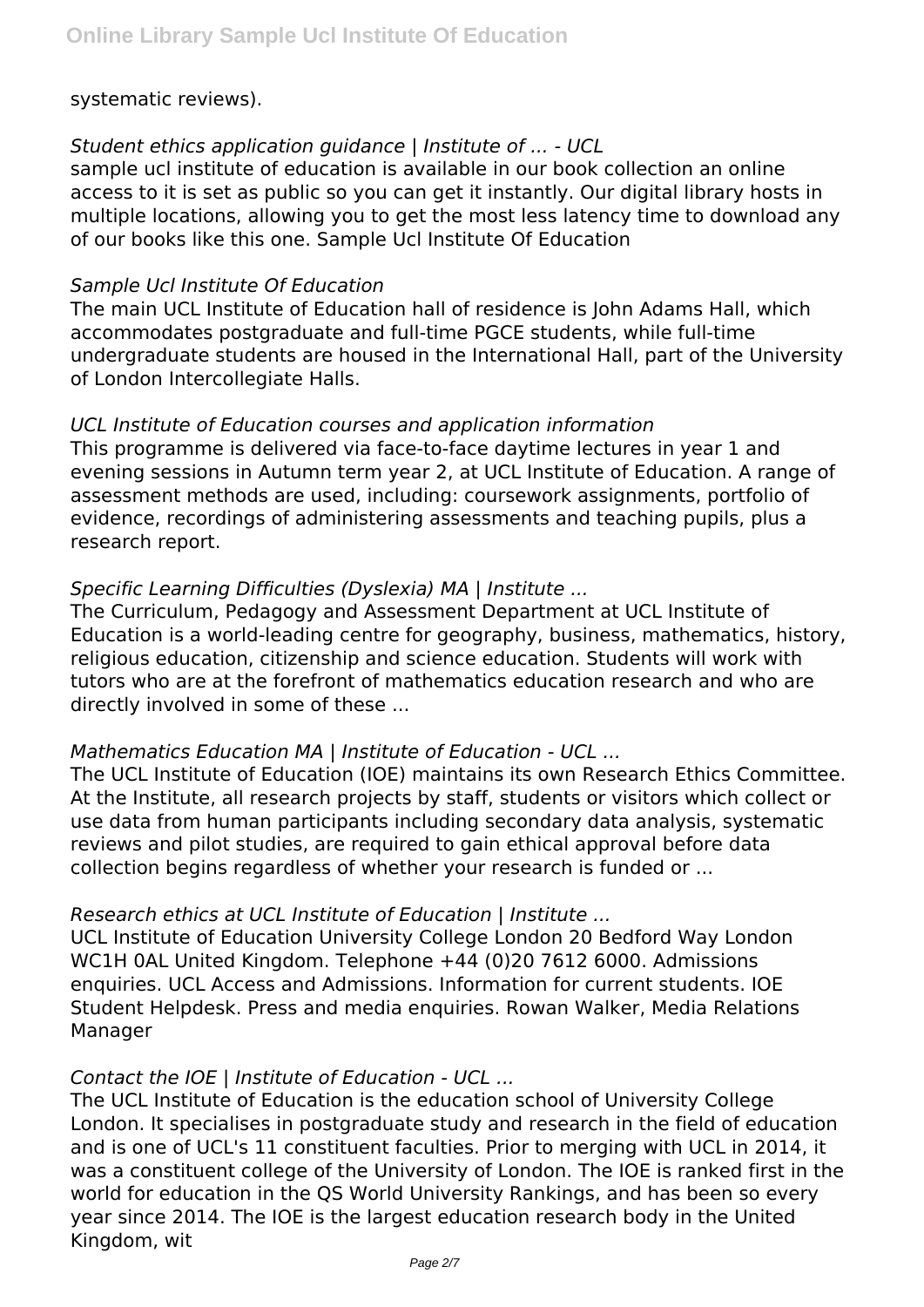## *UCL Institute of Education - Wikipedia*

Housed within UCL Institute of Education, CRAE's mission is to enhance the lives of autistic people through conducting high quality research that has a genuine impact on autistic people's day-to-day lives. We achieve this by meaningfully engaging autistic people and their allies – such as families and teachers – in the research we do.

#### *Research matters | UCL Institute of Education Blog*

Expert opinion from academics at the UCL Institute of Education. Expert opinion from academics at the UCL Institute of Education (IOE), the UK's world-leading centre for education and social science research. ... where many have used "convenient" samples, such as a group of schools in an academy chain who are committed to carrying out ...

## *qualitative research | UCL Institute of Education Blog*

The document also makes explicit how a strategy for doctoral education is influenced by and works with UCL's other central strategies, for example the Research Strategy, Global Engagement Strategy and Innovation & Enterprise Strategy 2016-2021, all under the auspices of UCL 2034, the overarching institutional strategy for UCL.. Research Staff Development Strategy

## *| UCL Doctoral School*

cohort studies. Inequalities in education and society: the home, the school and the power of reading. Blog Editor, IOE Digital22 August 2019. This blog is based on Professor Alice Sullivan's inaugural professorial lecture, presented at the UCL Institute of Education on 18 June 2019.

# *cohort studies | UCL Institute of Education Blog*

Pete Wright.. Ever since I first walked into a classroom in an Inner London comprehensive as a student teacher in 1986, my primary aim, like many other new entrants to the profession, was to make a difference to children's lives.Maybe, even if in only some small way, I could change society for the better.

# *Action research | UCL Institute of Education Blog*

Filed under accountability and inspection, Childhood & early education, COVID-19 and education, Education policy, ICT in education, Teaching, learning, curriculum & assessment. Tags: COVID-19 and education, digital literacy, lockdown, Ofsted, online learning, UCL Knowledge Lab. No Comments »

# *lockdown | UCL Institute of Education Blog*

Mark Hardman.. New teachers need support and understanding as they find their feet in a new landscape. To provide this help, an Early Career Framework is being rolled out across parts of the country this autumn and nationally in 2021.. As it is introduced into schools, the framework has the potential to propel new teachers into a career in which they can grow and find job satisfaction for ...

# *CTTR | UCL Institute of Education Blog*

Robin Whitburn and Abdul Mohamud.. Black History Month has featured in England since October 1987, when the Ghanaian activist Akyaaba Addai-Sebo led the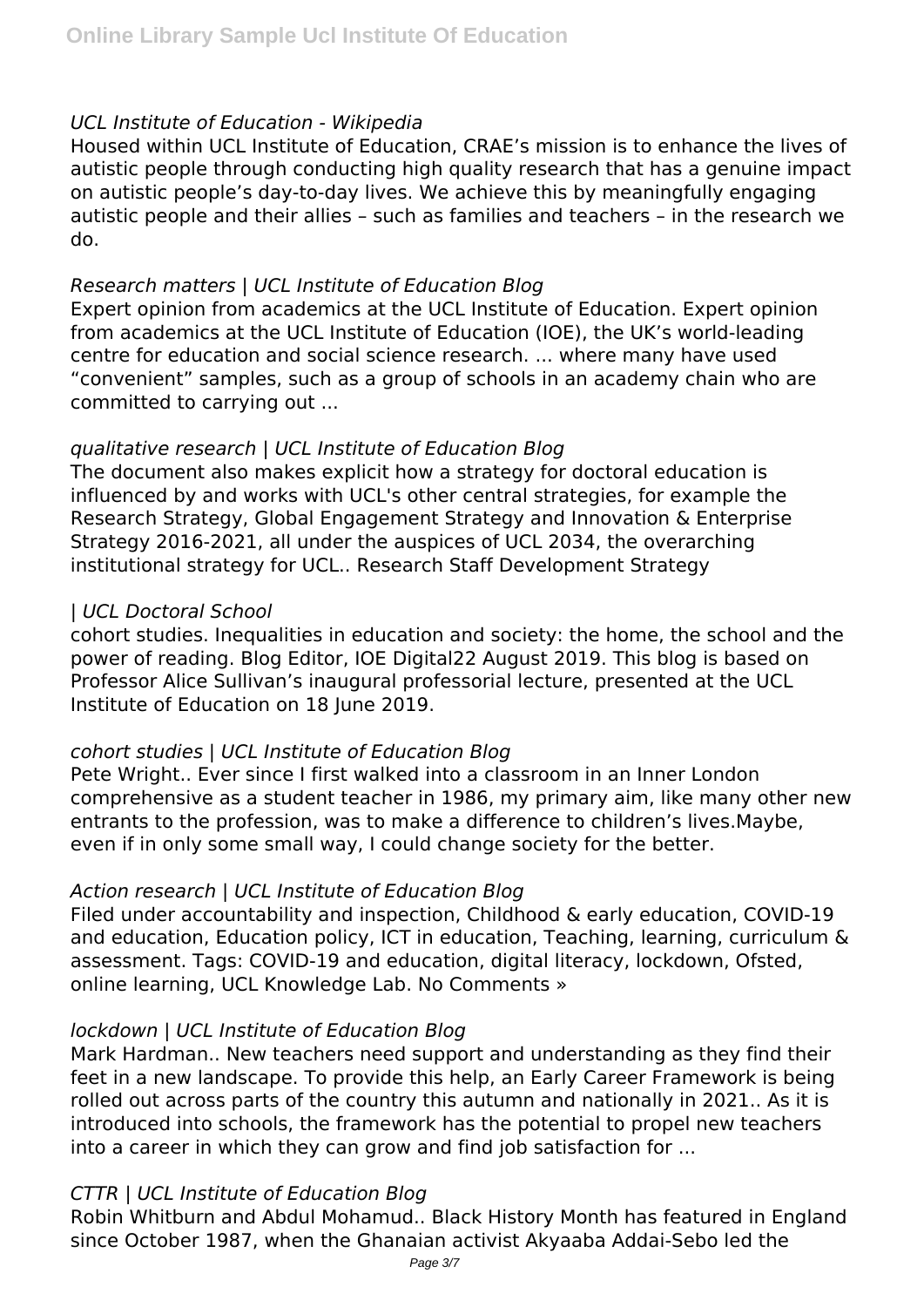efforts of the London Strategic Policy Unit to introduce a UK version of the longstanding American experience. For recent generations it appears as a traditional feature of the autumn landscape and it might be easy for it to lose connection to ...

1st in the world for Education 2018 | UCL Institute of Education

Education Studies BA | UCL Institute of Education Postgraduate study and the Centre for Doctoral Education | UCL Institute of Education **WORLD #1 FOR EDUCATION 2019 | UCL Institute of Education** *The Equity Compass | UCL Institute of Education* Andria Zafirakou: Art at the heart of education | UCL Institute of Education *Secondary School Teacher Training | UCL Institute of Education This is the UCL Institute of Education* Mathematics Education MA\* | UCL Institute of Education Higher education as self-formation | UCL Institute of Education *Applying for doctoral study | UCL Institute of Education*

Education, social pedagogy and belonging | UCL Institute of EducationAll About My Master's Degree in London **nn | MSc Management at UClSchool Direct | UCL Institute of Education**

Access Vs A Levels | Call The Student Midwife

How to get a PhD in 5 easy steps (UK)*Teaching of English to Speakers of Other Languages (TESOL) MA | UCL Institute of Education UCL Dorm Room Tour! + mini life update* Tour of UCL | University College London PhD Vlog: A Single day of a PhD student at IOE | Institute of Education | UCL Is UCL good? | Honest Review *Educational Leadership (International) MBA | UCL Institute of Education* Graduates reflect on their time at the IOE | UCL Institute of Education \"You can have a life changing impact\" | UCL Institute of Education Teacher Training courses explained | UCL Institute of Education So you think philosophy relates to practice? | UCL Institute of Education Inside the Education and Technology MA | UCL Institute of Education This is world-leading research | UCL Institute of Education

About our Education (Online) MPhil/PhD | UCL Institute of Education

EdD at 20: Professor Martin Oliver | UCL Institute of Education*Sample Ucl Institute Of Education*

We offer a wide range of open access and bespoke courses for professionals and organisations. More about short courses and CPD

# *Courses | Institute of Education - UCL – University ...*

A new UCL Institute of Education (IOE) project examining the COVID-19 pandemic's impacts on youth employment, learning and wellbeing has received funding from the Economic and Social Research Council (ESRC). The 18-month project, led by Dr Golo Henseke (Department of Education, Practice and Society ...

*New project to examine youth employment and ... - ucl.ac.uk* UCL is the number one London university for Research Strength (REF2014), recognised for its academic excellence and global impact Institute of Education - UCL – University College London Close

*Institute of Education - UCL – University College London* A step-by-step guide to filling out a research ethics application as an IOE student. Page 4/7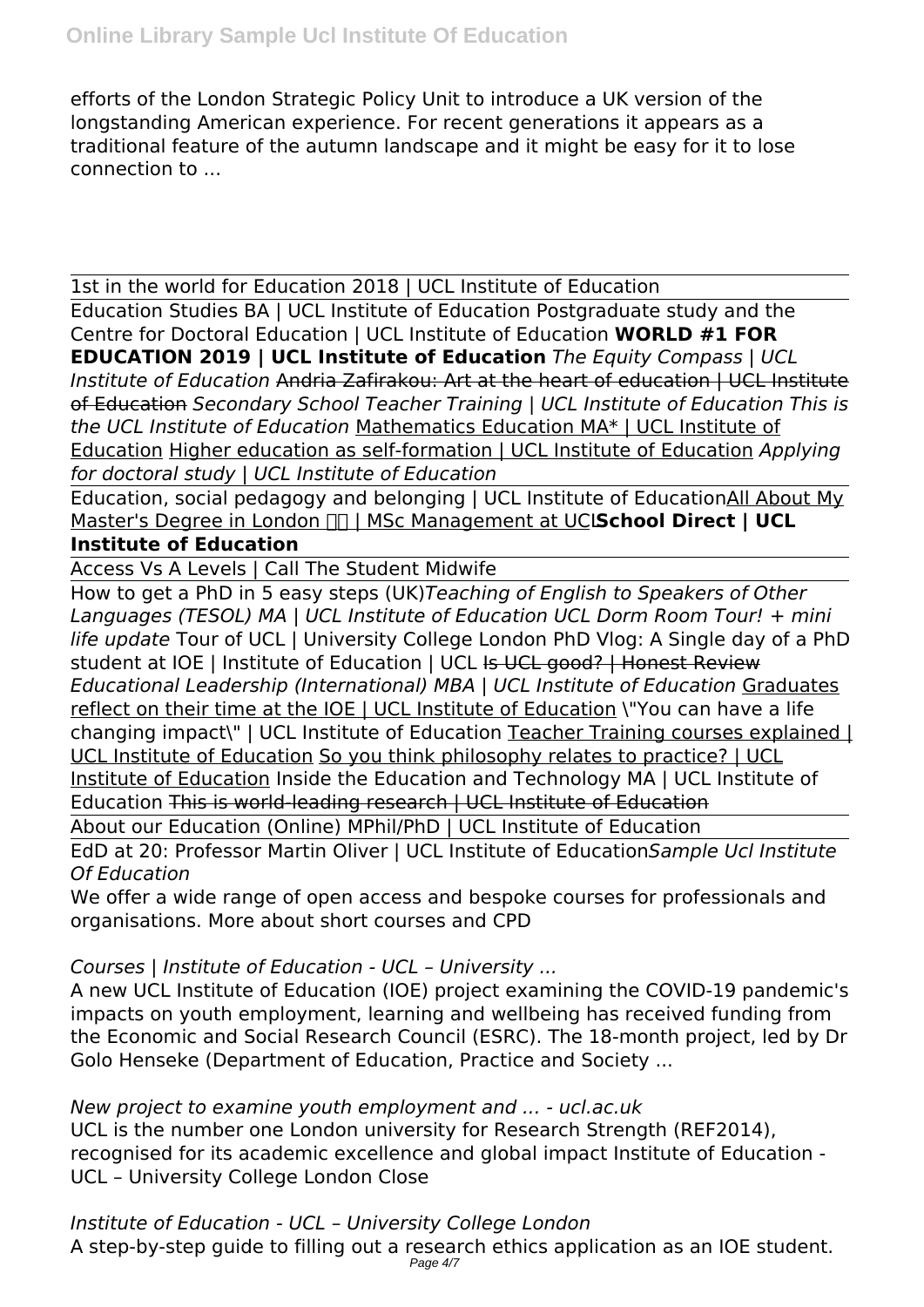At the UCL Institute of Education (IOE), all research projects by staff, student or visitors that collect or use data from human participants are subject to an ethics review before the project starts (this may include secondary data analysis and systematic reviews).

# *Student ethics application guidance | Institute of ... - UCL*

sample ucl institute of education is available in our book collection an online access to it is set as public so you can get it instantly. Our digital library hosts in multiple locations, allowing you to get the most less latency time to download any of our books like this one. Sample Ucl Institute Of Education

## *Sample Ucl Institute Of Education*

The main UCL Institute of Education hall of residence is John Adams Hall, which accommodates postgraduate and full-time PGCE students, while full-time undergraduate students are housed in the International Hall, part of the University of London Intercollegiate Halls.

## *UCL Institute of Education courses and application information*

This programme is delivered via face-to-face daytime lectures in year 1 and evening sessions in Autumn term year 2, at UCL Institute of Education. A range of assessment methods are used, including: coursework assignments, portfolio of evidence, recordings of administering assessments and teaching pupils, plus a research report.

# *Specific Learning Difficulties (Dyslexia) MA | Institute ...*

The Curriculum, Pedagogy and Assessment Department at UCL Institute of Education is a world-leading centre for geography, business, mathematics, history, religious education, citizenship and science education. Students will work with tutors who are at the forefront of mathematics education research and who are directly involved in some of these ...

# *Mathematics Education MA | Institute of Education - UCL ...*

The UCL Institute of Education (IOE) maintains its own Research Ethics Committee. At the Institute, all research projects by staff, students or visitors which collect or use data from human participants including secondary data analysis, systematic reviews and pilot studies, are required to gain ethical approval before data collection begins regardless of whether your research is funded or ...

#### *Research ethics at UCL Institute of Education | Institute ...*

UCL Institute of Education University College London 20 Bedford Way London WC1H 0AL United Kingdom. Telephone +44 (0)20 7612 6000. Admissions enquiries. UCL Access and Admissions. Information for current students. IOE Student Helpdesk. Press and media enquiries. Rowan Walker, Media Relations Manager

# *Contact the IOE | Institute of Education - UCL ...*

The UCL Institute of Education is the education school of University College London. It specialises in postgraduate study and research in the field of education and is one of UCL's 11 constituent faculties. Prior to merging with UCL in 2014, it was a constituent college of the University of London. The IOE is ranked first in the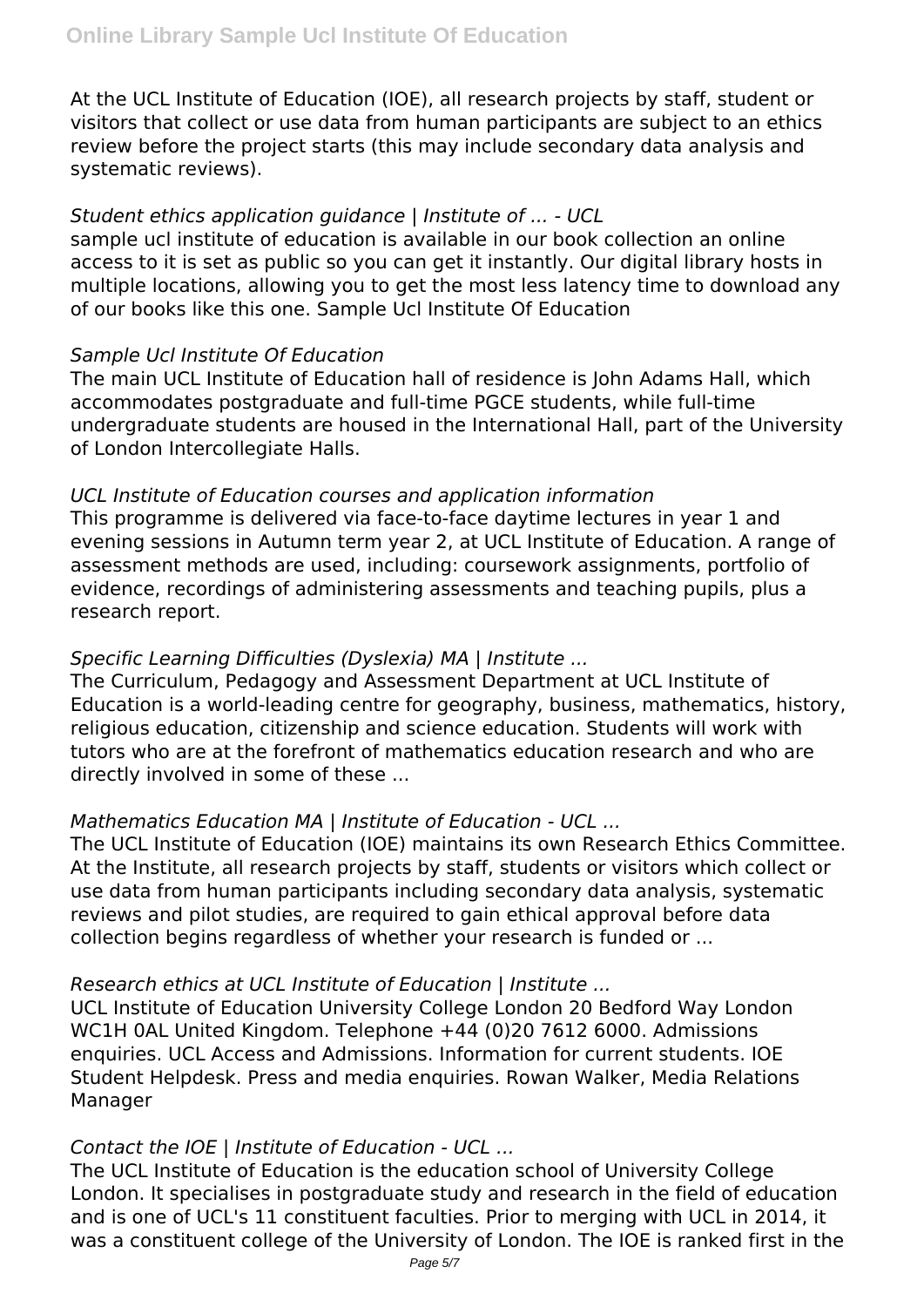world for education in the QS World University Rankings, and has been so every year since 2014. The IOE is the largest education research body in the United Kingdom, wit

#### *UCL Institute of Education - Wikipedia*

Housed within UCL Institute of Education, CRAE's mission is to enhance the lives of autistic people through conducting high quality research that has a genuine impact on autistic people's day-to-day lives. We achieve this by meaningfully engaging autistic people and their allies – such as families and teachers – in the research we do.

## *Research matters | UCL Institute of Education Blog*

Expert opinion from academics at the UCL Institute of Education. Expert opinion from academics at the UCL Institute of Education (IOE), the UK's world-leading centre for education and social science research. ... where many have used "convenient" samples, such as a group of schools in an academy chain who are committed to carrying out ...

## *qualitative research | UCL Institute of Education Blog*

The document also makes explicit how a strategy for doctoral education is influenced by and works with UCL's other central strategies, for example the Research Strategy, Global Engagement Strategy and Innovation & Enterprise Strategy 2016-2021, all under the auspices of UCL 2034, the overarching institutional strategy for UCL.. Research Staff Development Strategy

# *| UCL Doctoral School*

cohort studies. Inequalities in education and society: the home, the school and the power of reading. Blog Editor, IOE Digital22 August 2019. This blog is based on Professor Alice Sullivan's inaugural professorial lecture, presented at the UCL Institute of Education on 18 June 2019.

# *cohort studies | UCL Institute of Education Blog*

Pete Wright.. Ever since I first walked into a classroom in an Inner London comprehensive as a student teacher in 1986, my primary aim, like many other new entrants to the profession, was to make a difference to children's lives.Maybe, even if in only some small way, I could change society for the better.

#### *Action research | UCL Institute of Education Blog*

Filed under accountability and inspection, Childhood & early education, COVID-19 and education, Education policy, ICT in education, Teaching, learning, curriculum & assessment. Tags: COVID-19 and education, digital literacy, lockdown, Ofsted, online learning, UCL Knowledge Lab. No Comments »

#### *lockdown | UCL Institute of Education Blog*

Mark Hardman.. New teachers need support and understanding as they find their feet in a new landscape. To provide this help, an Early Career Framework is being rolled out across parts of the country this autumn and nationally in 2021.. As it is introduced into schools, the framework has the potential to propel new teachers into a career in which they can grow and find job satisfaction for ...